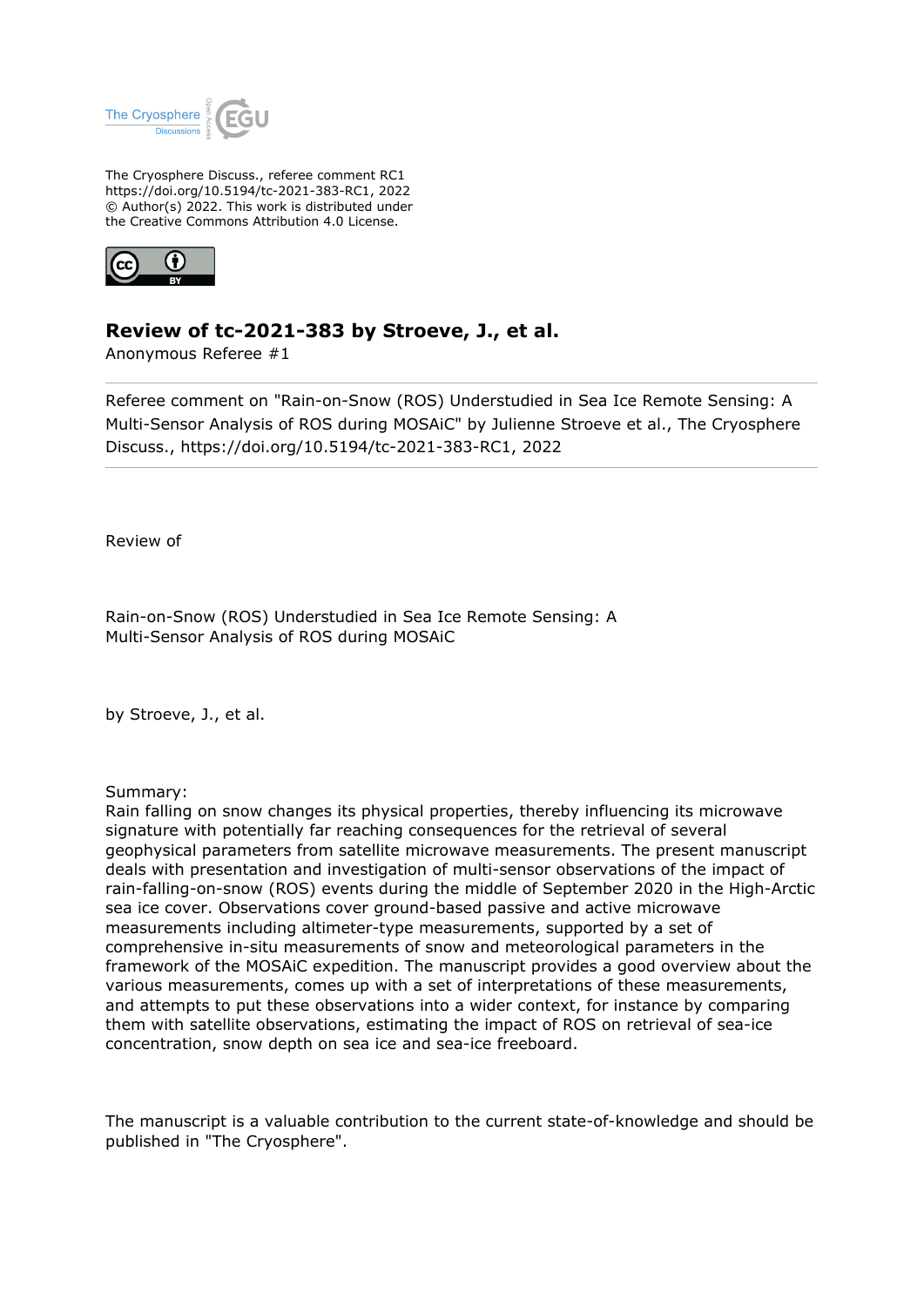The manuscript would benefit from a number of clarifications and improvements, though, that I list in my general comments, being detailed further in my specific comments. In addition there are several editoral comments I would like the authors to pay attention to.

General comments (GC):

GC1: The manuscript should be improved regarding the motivation and the suitability of using a late-summer / fall case as a surrogate for ROS events and their impact during winter / spring. The need for an improvement is given by:

1) Current sea-ice freeboard (and hence thickness) retrieval using satellite radar altimetry typically begins half a month to month later than the case investigated here.

2) The current motivation is build around winter/spring conditions.

3) The environmental conditions encountered during the case investigated differ considerably from those during winter / spring which to an unknown degree limits the relevance of the work presented here.

GC2: The manuscript would benefit from relating observations made to what has been published elsewhere. This applies to the presented microwave measurements themselves (are these typical and/or realistic for the conditions encountered?), and this applies to the presented impact on various sea-ice parameters. Given the fact that conditions in the Southern Ocean are likely even more conducive for ROS events I highly recommend to include the other hemisphere into the discussion of your results. In this category I would also like to mention that the authors should stress that their investigation about the impact on snow depth retrieval are hypothetical because the floe is not a first-year ice floe.

GC3: The credibility of the results and their impact would benefit a lot from a better consideration and critical review of the uncertainties and limitations involved in the measurements themselves and in their interpretation. Examples of this are 1) Unclear location of the SSL and the SWE measurements with respect to it.

2) Unclear representativity of the KuKa-radar / SBR measurements site with respect to other snow measurement sites as well as a lack of information how that site actually looked during the measurements.

3) Sub-optimal treatment and discussion of the limitations of the KuKa-radar measurements in nadir-looking mode and the interpretation of the results obtained. While I acknowledge that ROS events such as the one observed certainly have an impact on radar altimeter measurements (and this is also stated sufficiently clear in the manuscript but was kind of known before), the respective measurements and their interpretation do not back up this very well the way presented, leaving a lot of doubts in the capabilities of instrument and experimental set-up to detect the stated vertical displacement of the main scattering layer reliably.

GC4: I do understand that the authors would like to emphasize the importance of their findings and therefore, for instance, discuss issues like the potential impact on satellite active microwave (AMW) (scatterometer / SAR) observations and their interpretation, and show re-analysis based trends in ROS events. However, the impact on AMW observations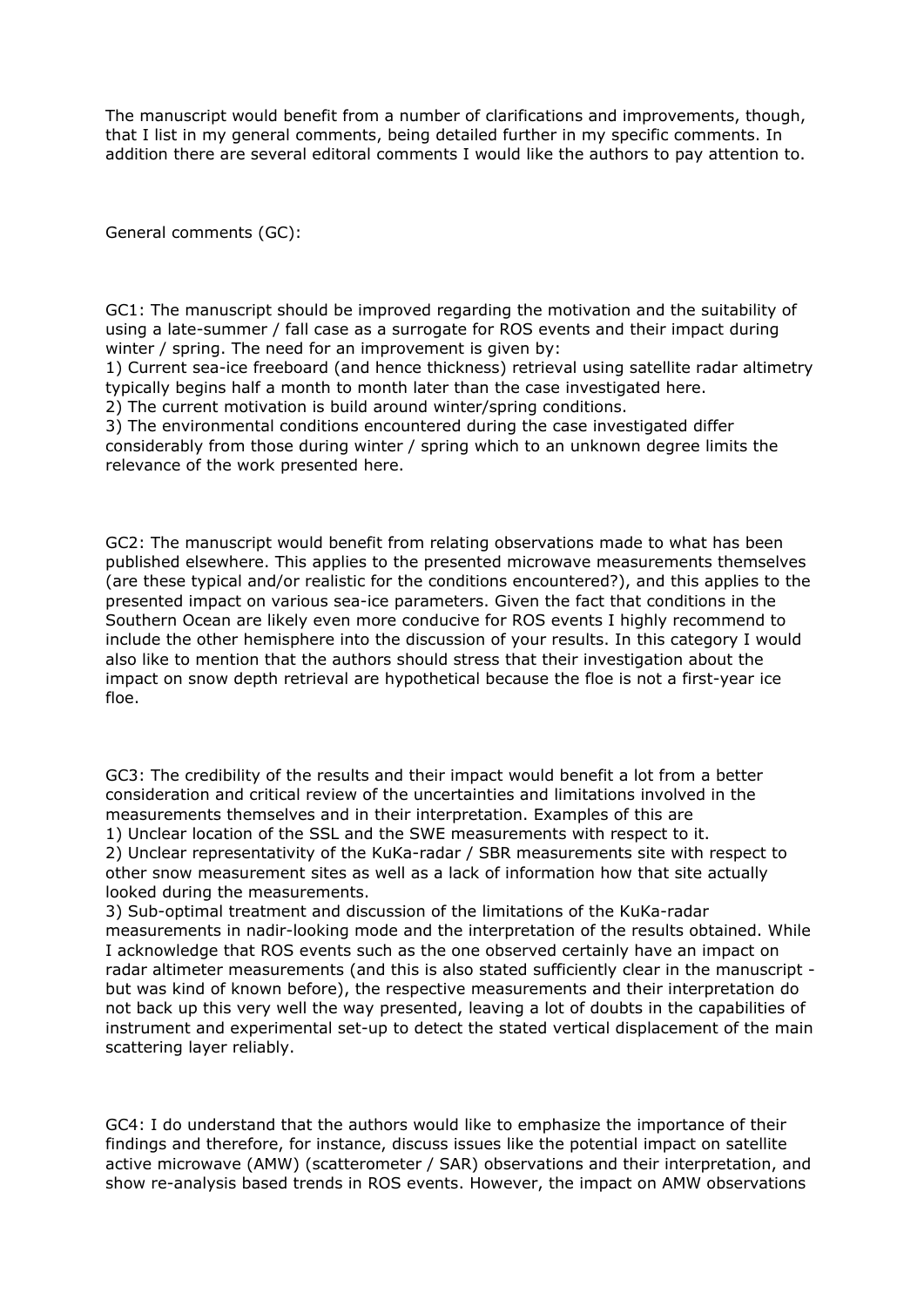and interpretation is not overly well elaborated, the ROS event trend analysis appears to be quite global, not taking into account that the case made here is from September while that trend analysis is for winter in general. Finally, the results presented are not that overwhelmingly convincing that emphasizing their value the way done appears to be a well-selected element for the discussion.

## Specific comments:

L58-62: There are a few approaches to derive melt onset on sea ice in the Southern Ocean based on satellite microwave imagery that should perhaps be mentioned here as well (Willmes, S., et al., 2009, doi:10.1029/2008JC004919 and Arndt, S. et al., 2016, doi:10.1002/2015JC011504 )

L67-70: Between this last paragraph and the previous paragraphs or at the end you should perhaps write something about the fact that most (if not all) studies you cited so far, were dealing with cold season / winter and/or winter-spring transition conditions. In contrast, the data you are dealing with during MOSAiC are from a completely different season with also completely different physical properties of the sea ice underneath. Here you are dealing with end of summer / commence of fall freeze-up. I am sure you will get back to this inconsistency in environmental conditions later in the paper. But it will be very helpful if you prepare us, the readers, for the fact that you attempt to further knowledge about ROS events by using late summer / early fall conditions as a surrogate for winter/spring conditions.

Figure 1: This is a busy figure that contains a lot more information than is relevant for this paper. I suggest to get rid of all the unnecessary information to be able to concentrate on the conditions encountered at the RS site

L91/92: You refer to a calibration of the KuKa radar during leg 2 here. How about during leg 5? Is the radar that stable that it did not need a re-calibration even though it was unmounted during leg 4 and then deployed again for leg 5?

- You are pointing out the antenna's far field. Where does that begin? Possibly close enough to the antenna that both regular measurements and calibration measurements were carried out in the far field?

- Given the height of the antennas above the ice surface of about 1.6 m (see A1) I can guess that the calibration measurements were carried out by pointing the antennas such that they looked parallel to the surface and that the corner reflector was mounted on a tripod at exactly the same height as the antennas such that it opened into the direction of the antennas. Is that correct? It would not hurt to mention this detail, I think.

L96: "at nadir and at 45 degrees"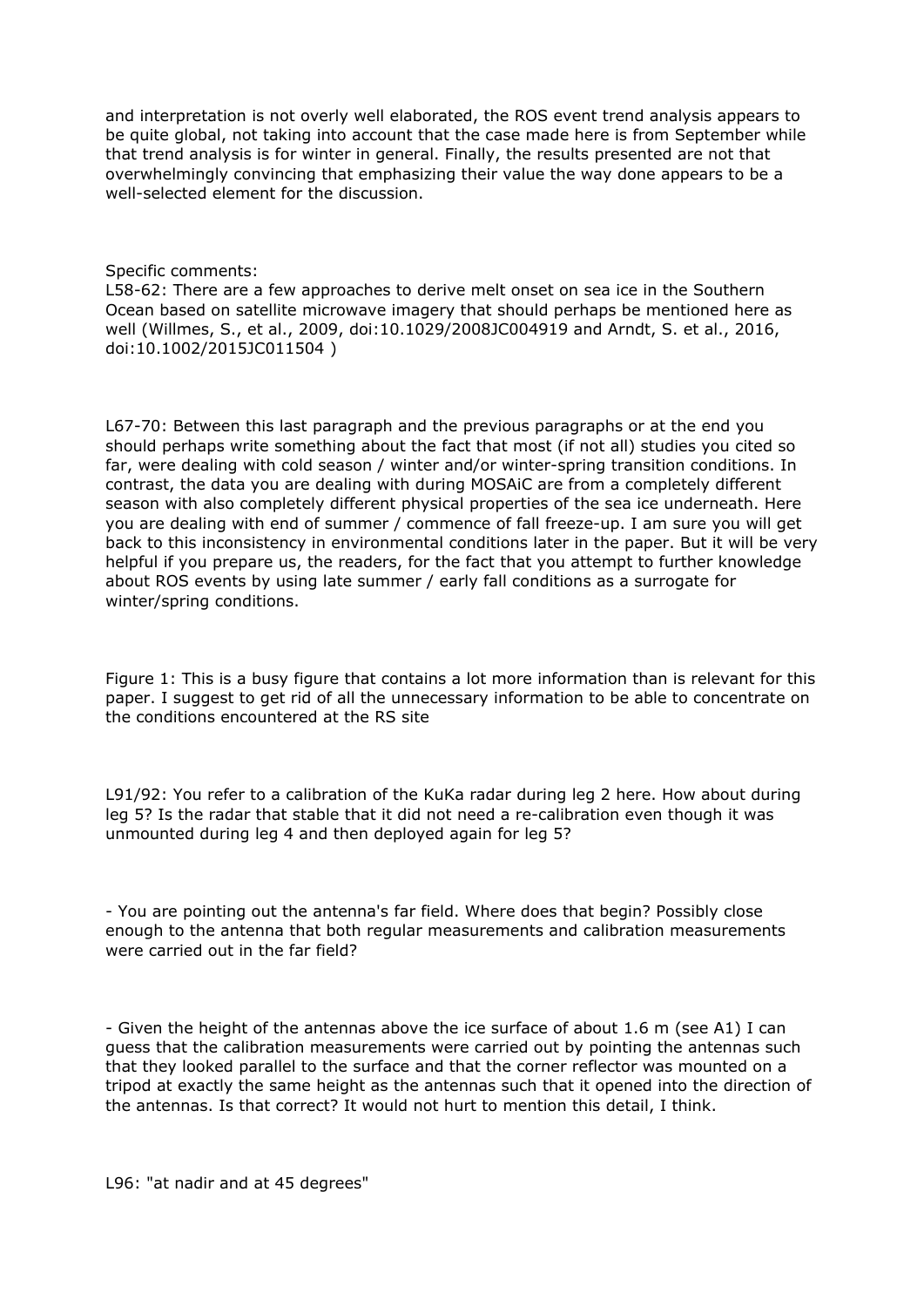What is the motivation to focus on an angle of 45 degrees? Is this the common angle currently used by spaceborne Ku-Band scatterometers? It might be useful to tell the reader.

L117: What is the resulting height of the antenna above the surface then?

L127/128: What was different in the calibration of the 89 GHz SBR channel using the absorber between the attempts during leg 3 and leg 5 that those during leg 5 were not useable? Or in other words, what caused the calibration during leg 3 to be realiable?

L130/131: I note that the data gap is substantially longer for SBR than the KuKa radar; I suggest to reformulate this accordingly. While the power outage of the KuKa-radar coincides with the worst ROS conditions that of the SBR is not linked to that.

- In addition I note that this power outage is not reflected in Table A2 which content suggest continuous data acquisition from Sep 12 to 15. This should be changed for consistency.

L132/133: Would it be helpful for other scientists to learn what you consider "unstable" in this context?

L137-139: One more sentence describing how this pluviometer deals with the different forms of precipitation and what the measurement principle is (Is it heated? Is it just detecting the impact of the precipitation particles?) would be appreciated in addition to the reference Wagner et al. [2021].

L152-159: Please provide the grid resolution and the forecast interval that you used. I assume ERA5 provides a 6-hourly forecast of the precipitation? I assume you used all four and computed the daily total?

- I note that Leg 5 took place August/September while here you refer to the cold-season and/or wintertime precipitation. You should perhaps to provide a better link between the observations carried out during and ERA5 data used for the MOSAiC Leg 5 on the one hand and this investigation of the cold-season ROS events based on ERA5 on the other hand; please define clearly what you understand by "wintertime" or "cold-season".

L164: "around the MOSAiC floe" ... or "on the MOSAiC floe"?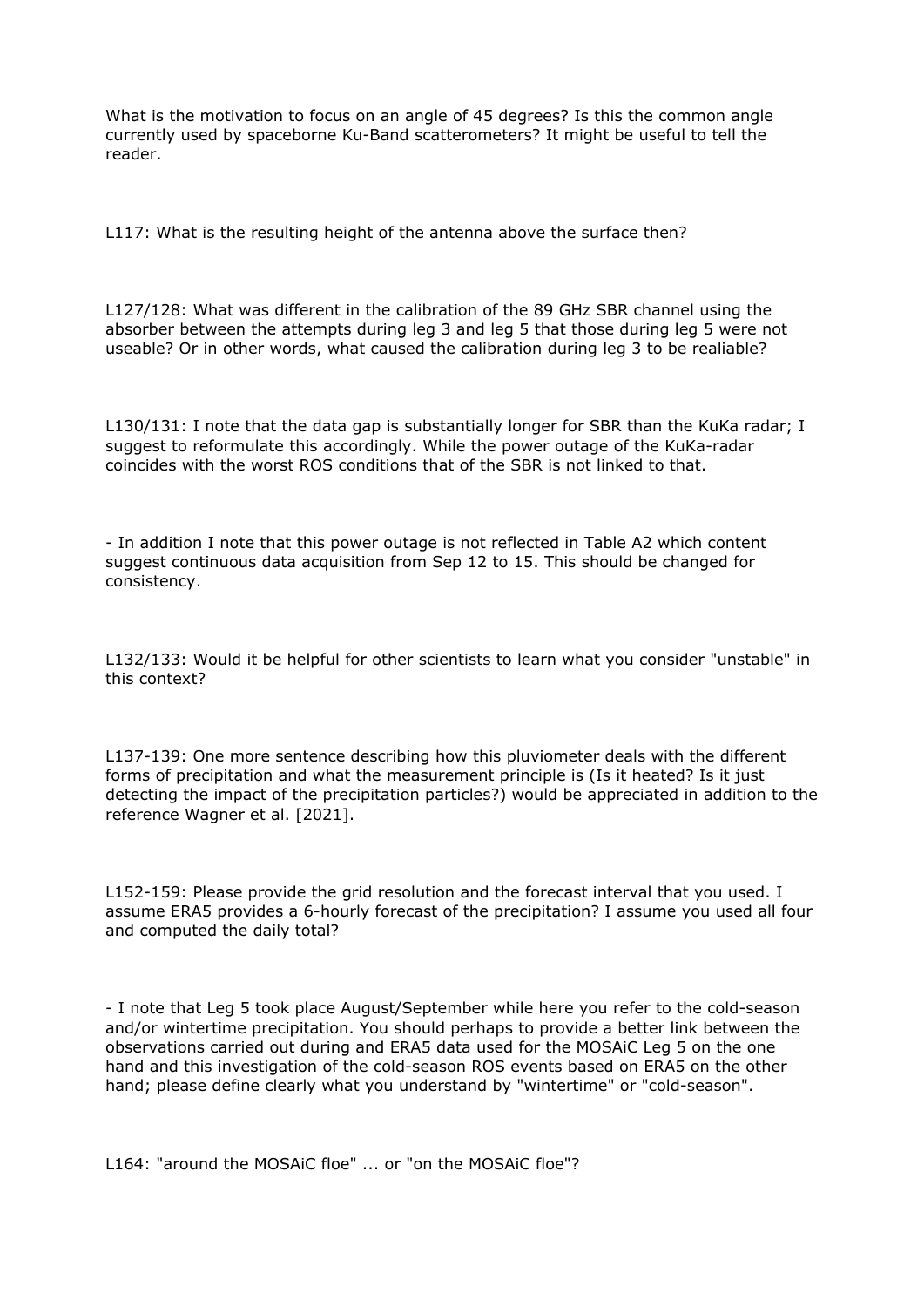- I note that, aside from showing Figure 1, you did not comment and/or describe the surface conditions the SBR and the KuKa radar were looking at. It remains hence unclear how representative the snow pit measurements are with respect to the conditions within the field-of-views of the used instruments.

- You state "routine snow pit observations" but I missed an information about the sampling; sub-daily? daily? 3-daily? Depending on / triggered by precpitation events?

- Didn't you perform any observations of the crystal structure of the snow following the Colbeck classification?

L166/167: Sorry to ask but how was the SWE measured? Was it measured for the 3 cm cut-out samples? What happened (in your case of a 7 cm thick snow cover) with the bottom 1 cm?

L203-206: What is the scientific rationale to include the surface scattering layer (SSL) into the SWE measurement? Did you cross-check the SWE measurements by simply computing SWE using density and depth of the snow? I get about 12 mm SWE and 14 mm SWE for a 7 cm thick snow cover and the bulk densities given by you.

- Apart from that, I doubt that the comparably small increase in density visible in the respective panels of Fig. 4 is responsible for a doubling of the SWE. It is kind of clear that almost 3 hours of rain has caused a certain mass gain but why is that not yet visible in density or SSA? One could hypothesize that the classical way to estimate SWE from snow depth and density fails because there is too much interstitial liquid water between the snow grains.

L211/212: Why did the thickness of the SSL increase under the warmer temperatures? How warm did the SSL (or ice/snow interface) get? In L166 you write that you measured the ice/snow interface temperature. Also: How do you know that the SSL thickness increased? Do you have Micro-CT measurements that go as deep below the ice-snow interface as in the middle profile in Fig. 4 also for the two left profiles (ROV, ALB)?

L214: Such considerable differences in SWE are also observed earlier between the Kuka radar PIT and the coring site; you don't explain those. Why?

- I might be wrong but, despite the fact that the SWE measurements could be really helpful to understand differences in the mass accumulation at the surface, my impression is that it is not sufficiently well clear how much of the SSL underneath the snow cover is included in the SWE measurements, for basically all examples shown.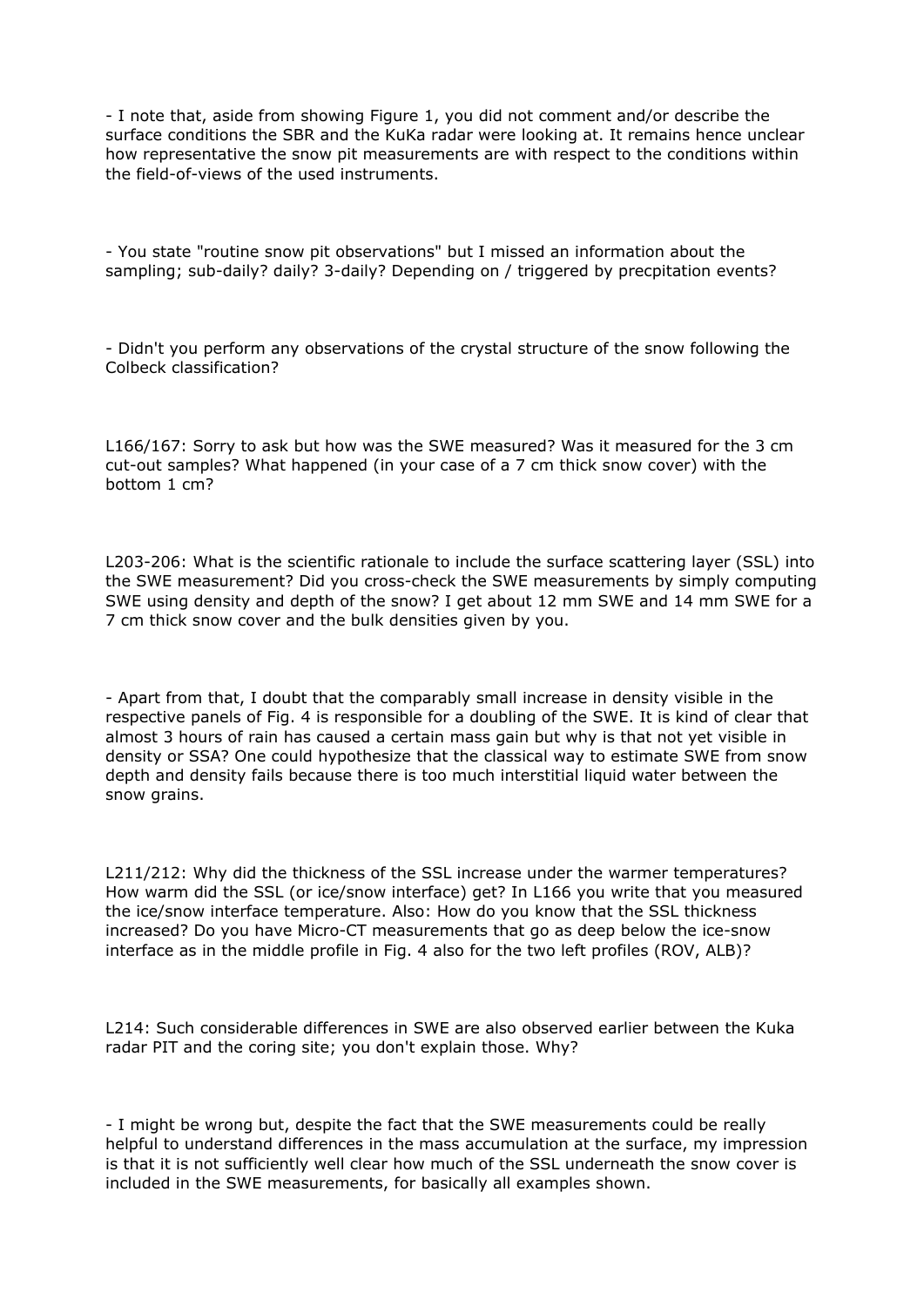- What I also observe is, that the profiles in Figure 4 appear to be, frankly speaking, randomly put with respect to where the snow cover begins (i.e. 0). It is actually not clear how thick the SSL is. It is absent completely in the 4th profile (FLUX) while it is hard to delineate where the SSL begins in the 5th profile (RS). This is associated with a substantial difference in snow depths: 6 cm for FLUX (at least, because we don't see the SSL) and 2 cm for RS (if the location of where the SSL begins is correct).

L220-223: I am sorry but I neither see a clear indication of that higher-density layer about 1 cm above the snow ice interface in the profiles shown in Fig. 4 nor do I understand from these what may indicate internal ponding. Again the question pops up what the snow-ice interface temperature might have been.

- I suggest to remove the salinity observations as long as these are not of further relevance for the study because the jump between the left 3 and the right 2 measurements is visually quite large. But you write it is small and falls within the accuracy with which it could be measured. Then these salinity measurements seem to be a bit misleading here.

L231/232: "porous ice layers in the snow volume" --> What makes you think that at the frequencies used here, for reasonably dry snow conditions before the ROS event, the majority of the backscatter is not (also) caused by the sea ice underneath the only 7 cm thick snow over? Also: Which ice layers in the snow volume are you referring to here?

L239-242: I don't think that what you write here is well illustrated by the data shown. Firstly, I doubt you can speak of the funicular regime here (I guess Garrity, 1992 in the Book "Microwave Remote Sensing of Sea Ice" mentioned that from her field work). The micro-CT images do not show that. In particular do the 2nd and 3rd micro-CT profile essentially show the same distribution of bluish gaps near the surface and there is not overly much difference further inside the snow pack.

- Secondly, for that considerable change of the snow internal structure during the 2nd ROS one would expect to need also a considerable amount of rain. But this is not the case. According to Figure 2 the precipitation intensity during the second ROS event was much smaller than towards the end and after the 1st ROS event.

L242-245: What could explain a decrease in backscatter that is larger at nadir than 45 degrees incidence angle? Could it be that a pond or a slush layer developed right below the KuKa-radar because of rain water dripping from antennas and equipment onto the snow?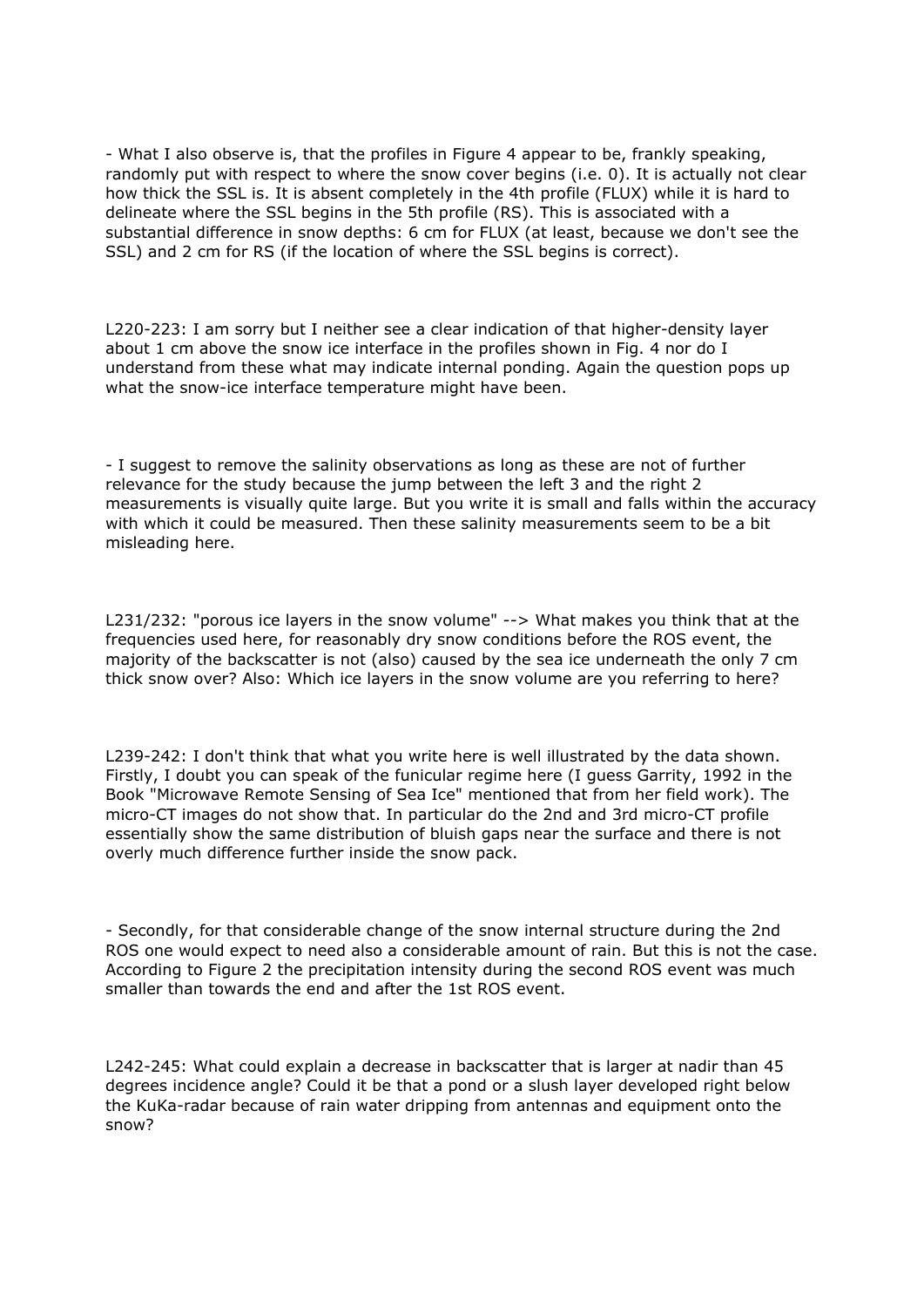L246-256: As noted by you, quite a bit of what is written in this paragraph is speculative. I am not sure whether the snow property observations and the quality of the remote sensing data you have at hand justify all these detailed speculations.

- I don't see "evidence of a percolation channel". I also note that none of the micro-CTs are from the immediate vicinity of the KuKa-Radar, are they?

- You write of "volume scattering from the refrozen surface crust" --> How thick is that crust that you can have volume scattering being dominant over surface scattering?

- You write of a "glazed surface crust" but I could not see that from your earlier results which point towards rain entering the snow, percolating it, not leaving a hard crust at the surface as would be typical for a freezing rain event with air-temperatures remaining below 0 deg C.

- Why should pores and channels that were just filled with rain water percolating through the snow (and potentially also some snow melt water) just become air-filled? Would you consider the ice underneath as being that permeable that this water leaves the snow due to gravity drainage? Is this reasonable given the (unknown) ice/snow interface and ice temperatures? Aren't the density measurements for Sep. 15 (Fig. 2) suggesting that densities remain high after refreezing?

- I finally note that the vertical scale of Figure 5 and the way you plotted the observations is not ideal for all the interpretations made. Using thinner lines and avoiding dashed lines when plotting a time series which has gaps anyways are potential solutions for improvement.

Figure 5: Your main interest is in the response during the two ROS events. I therefore strongly suggest to focus on these events more by showing days Sep. 11 through 15, i.e. 96 hours of data. That way you would be able to show much better how especially the Ku and Ka-Band radar data changed during the 2nd ROS event.

- What explains the jump in Ku-Band nadir backscatter and 19 GHz TB on Sep. 15 after the data gap?

- I suggest to narrow down the TB range for which SBR measurements are shown to something like 150 K to 280 K. I also suggest to use thinner lines. That way it would become clearer how large TBs actually get around the ROS events and how low 89 GHz TBs get after the ROS events.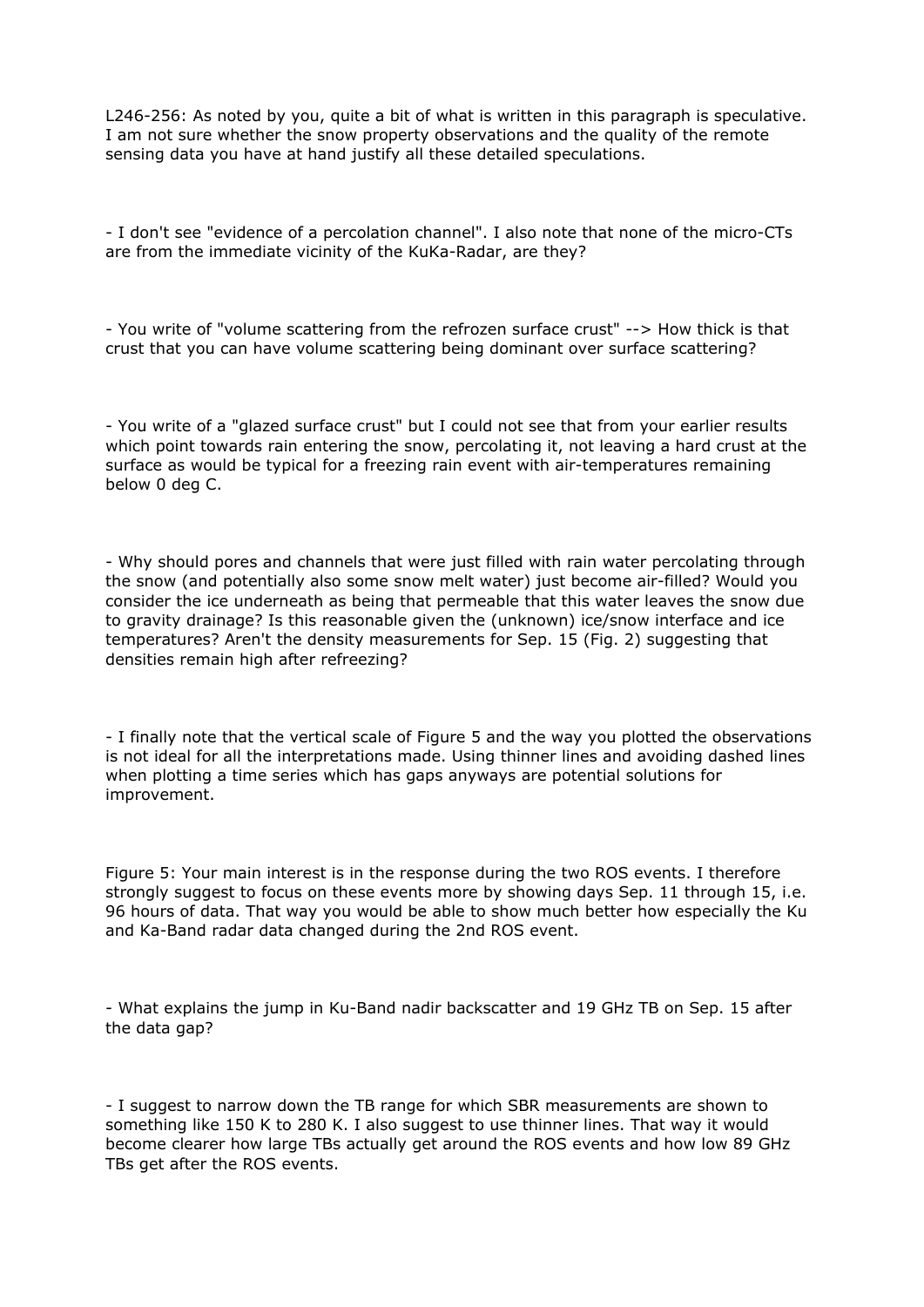- So far, I found little evidence in the text that used the densities shown on the right hand side of the figure. I suggest to either delete those or, in case you decide to refer more to these, to equip them also with TB and/or sigma0 value axes to be better able to quantify the differences between before and after the ROS events.

Figure 6: The zooms are an excellent idea. Still I vote for reducing the time period shown in panels a) and b) to the same period I suggested to show in Fig. 5 (Sep. 11 through including Sep. 15). This would have the advantage that you don't need to discuss the snow dune issue.

- So you indeed have a data gap when the precipitation of the first ROS was strongest. Did it perhaps caused the failure of the instrument?

- What these data suggest is: if rain increases snow wetness a radar can look deeper into the snow ... is this backed up by theory?

- I suggest to use markers at the top and bottom axes (e.g. down- and upward pointing filled triangles) instead of using bars to indicate the locations in the echogram for which you show the profiles on the right. You could connect these markers with thin dotted lines of the same color.

- Can you add a 6th profile from, e.g. Sep. 13, 0 UTC from clearly before the onset of the 1st ROS event? I am curious to see whether the strange shape of the black profile compared to all other profiles isn't in fact caused by some beginning failure of the radar. Such a profile could be used much better to illustrate the change in the echograms from before the ROS events to after the ROS events.

- In addition, simply because there a quite many jumps of the yellow line in the echograms, particularly at Ku-Band, which appear to be caused (according to your writing earlier) by a temporary relocation of the KuKa-radar, I suggest to plot a 7th profile when signals have stabilized again and any relocation effects have ceased, e.g. for Sep. 15, 23:50 UTC or so.

- I note that by far not every change in these echograms and the yellow line is understandable. Why, for instance, does the Ka-Band range of maximum relative power decrease (less) than the Ku-Band one at the beginning of the relocation (around 6 UTC on Sep. 15) while there is no change at the end of the relocation (around 21 UTC on Sep. 15) at Ka-Band but Ku-Band jumps back to almost the same range as before? I have to admit that I do not necessarily trust the vertical displacements in the range associated with the maximum relative power right after the 2nd ROS event; more explanation might help here.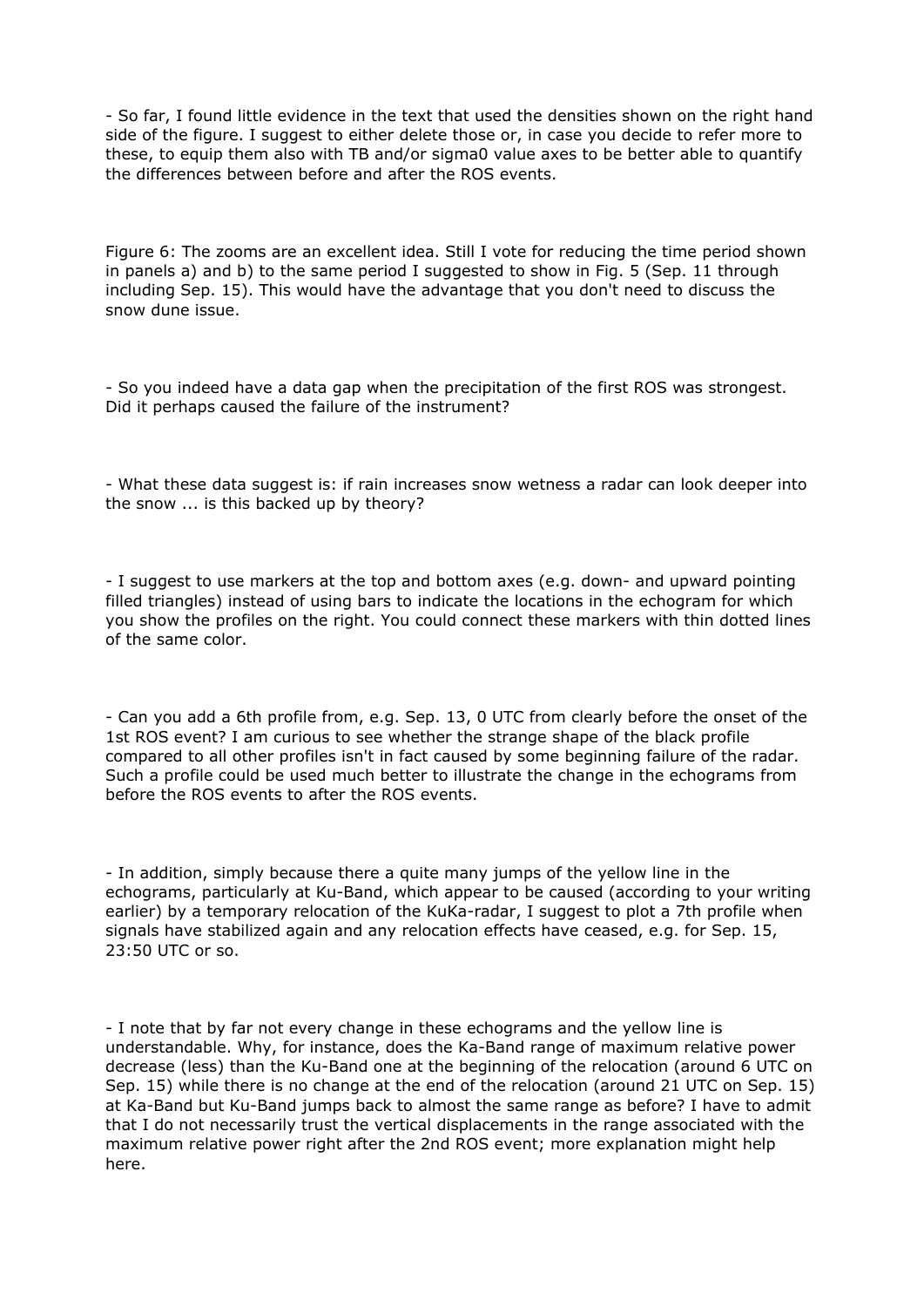- For me, looking at Fig. 6 as it is, the main conclusion is that the location of the maximum relative power gets a bit closer to the radar at Ku-Band (slightly lower range) but bit farther away from the radar at Ka-Band (slightly larger range). Given the fact that Ka-Band observes at the smaller wavelength of the two I don't understand this immediately as this would mean that after the ROS the Ka-Band penetrates deeper into the snow-ice system than the Ku-Band.

L271/272: You are talking about a vertical shift of between 0.5 and 1 cm? How sure are you that this is not just some kind of noise? I note that the range bin resolution is about 0.5 and 0.8 cm for Ka- and Ku-Band, respectively.

L276/277: Moving the instrument should impact both frequencies, right? But we only see a shift in the Ku-Band. Why?

L312: "because volume scattering in the snow is larger at 89GHz" --> Are you sure this is the reason? What is the ice type below the just 7 cm thick snow layer which is comparably cold and potentially more or less transparent at both frequencies. Wouldn't it be more likely that the observed difference in the observed TBs results from the emissivity of the underlying ice? Please check with earlier experiments and provide 1-2 references for your (revised?) statement then.

- Please put the observed value (L313) into context of existing knowledge.

L315: I agree that the emissivity of a wet snow pack is nearly 1 ... but how near is nearly? According to Figure 2 the snow surface temperature was 0degC, i.e. say 273K. In order to observe a TB of 274 K requires the emissivity to be larger than 1, which appears not to be realistic unless you proof differently. Even for an emissivity as high as 0.99 the observed TB would be 270.4K. Not knowing how accurate and reliable the calibration of the SBR actually is, I suggest to not put too much emphasis on the discussion of these perhaps artificially high TB values.

Figure 8: I like the delay in the pulse peakiness between CS2 and KuKa-radar data with CS2 showing an earlier increase; this seems to be in line with the direction from which the cyclone responsible for the ROS event was moving into the region of interest - aka from the South / Southeast; hence it arrived earlier at the location of the CS2 overpasses than the MOSAiC floe.

I recommend, though, to check the KuKa radar sigma0 values prior to the ROS events in Fig. 8 because Fig. 5 shows values around 0 dB here, hence a discrepancy between the values shown in both figures.

L316/317: How thick a wet snow cover needs to be to mask the emission of the underlying sea ice? Is the observation that both frequencies show a similarly high TB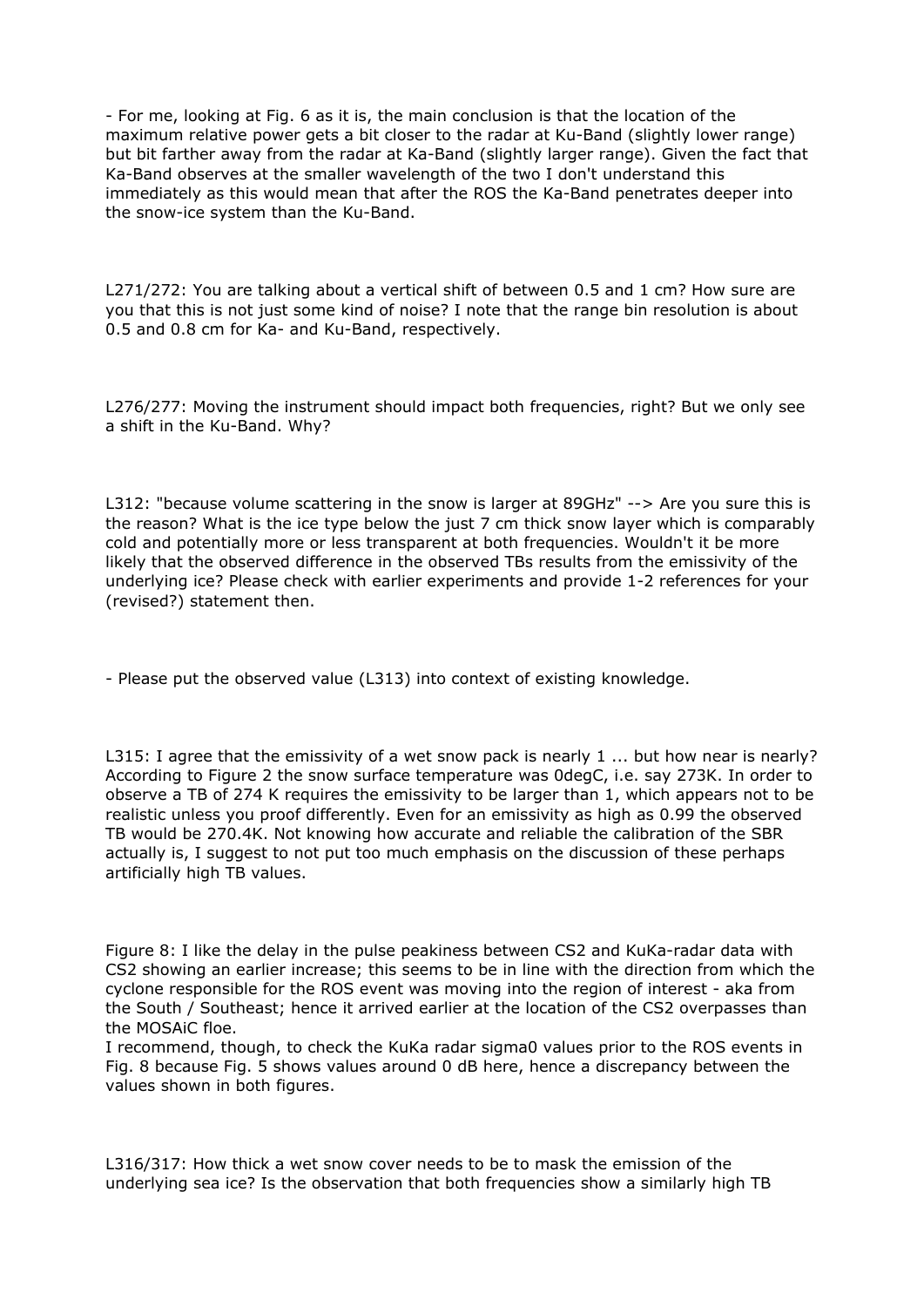enough evidence that the ENTIRE snowpack is wet?

L318: "TBs drop to cold conditions again" --> what you write in the following lines misses the observations that the TBs drop to values considerably lower than before the ROS event. Please quantify this change and also quantify the changes in the PD before and after the ROS events.

- What explains the super low 89GHz TB values of almost as low as 160K at Hpolarization? Has there been evidence for such low values before in the published literature?

- What explains the fluctuations in 89 GHz TB after the ROS? Is this real or an artifact of the SBR?

L322: "grain size increased throughout the snowpack" --> one could speculate how much these 4 cm of apparently icy snow (see RS profile in Fig. 4e) still resemble snow and how one could distinguish between ice layers (see L321) such a snow pack / refrozen slush cover can contain.

Figure 9: Please provide information in the text how you co-located these AMSR2 data with the MOSAiC floe location (see further below).

- I suggest to omit the 23 and 36 GHz data and instead, similarly to the comparison between KuKa-radar and CS-2 (Fig. 8), plot the daily average TB-values. This would make the comparison more consistent. Please check, like you did for CS-2, the respective AMSR2 overpass times to figure out how you could optimally compare the SBR observations with the AMSR2 data.

- Why are no data shown for Sep. 15/16? I assume that this is because of the observation gap around the North Pole. If this is the case then I recommend to, instead of using TB of a single 12.5 km grid cell (which I assume has been done), computing the mean TB of a slightly larger area. Why not using the same radius as you used for CS-2?

- While the PD at 89GHz before the ROS events is kind of in line with the SBR observations, the PD at 18.7 GHz is with 25-30 K about 10 K larger than the one observed by the SBR. Why? I also note that SBR 19 GHz TBs are higher than AMSR2 TBs while SBR 89GHz TBs are lower. Why?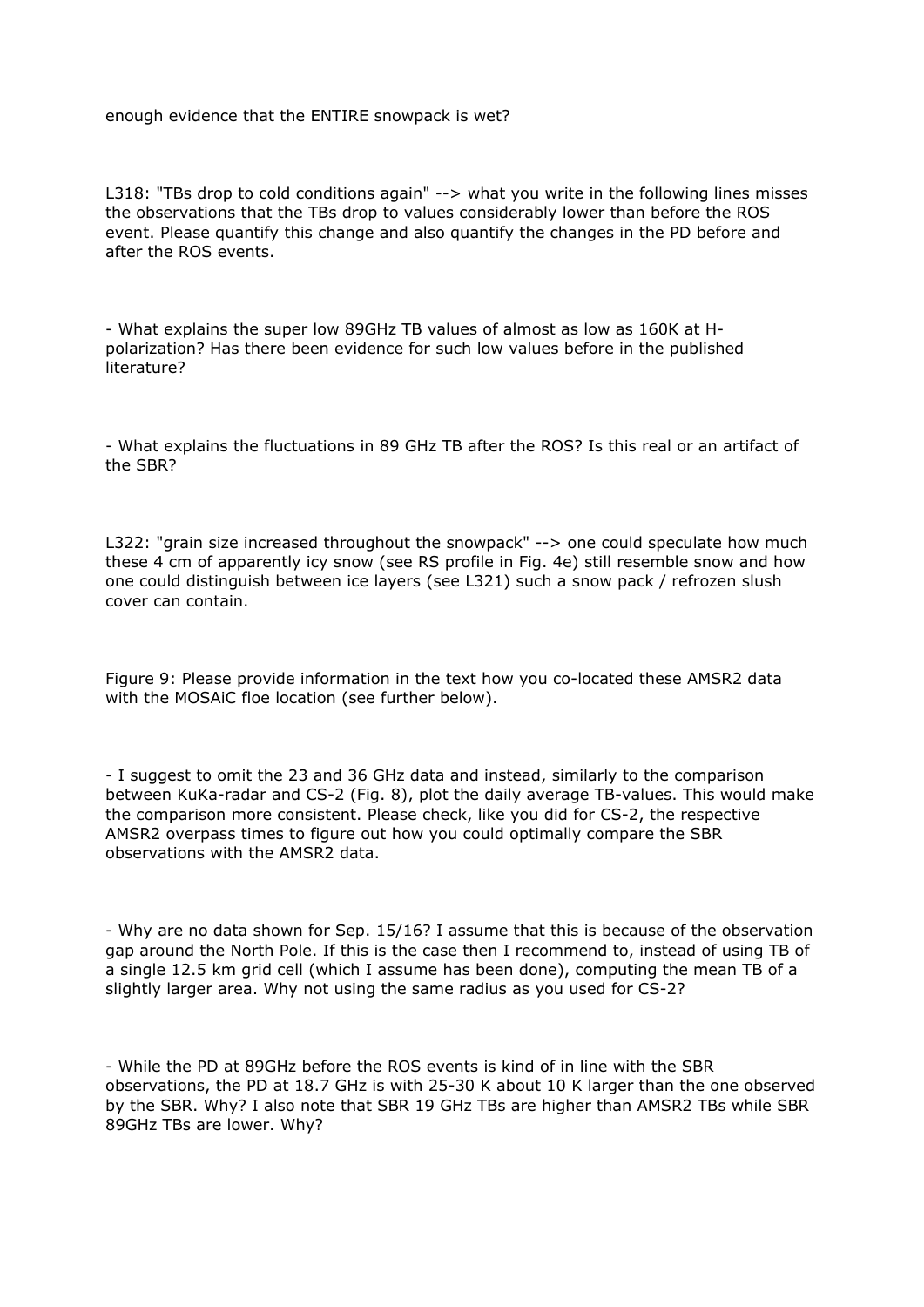L336/337: I have difficulties to find this statement in the cited paper. Therein it is clearly described that there are so-called track point differences between Ku- and Ka-Band radar altimetry and that penetration into and attenuation / scattering within the snow is a function of snow depth and grain size but there is not this clear statement made. I suggest to use a different reference if you want the keep the statement as written. Also, for Ku-Band it has been shown in published literature that the main scattering horizon could be located anywhere from within the upper centimetres of the sea ice through the entire snow pack up to at the snow surface itself.

L339-342: What is written here regarding the change of the elevation of the main scattering horizon appears to be quite speculative. What is the vertical resolution of the two radars when looking nadir? How precise could the altitude of the antennas above the snow surface be tracked? You state yourself that the sled might have sunk into the snow a bit (millimetres? centimetres?). In addition, please see my comment with respect to the echograms when viewed from "a greater distance", suggesting that Ku- and Ka-Band main scattering horizons actually changed differently from before to after the ROS. I suggest some reconsideration of the results and depending on that some clarification of the writing here, taking into account the involved uncertainties and limitations more rigorously.

L364: "reducing the elevation of the air/snow ..." --> Which effect on the elevation of the air/snow interface relative to a radar sensor is more important: the compaction of the formerly dry snow becoming wet or even slushy hence much decreased depth, or the weighing effect you describe?

L365/366: How did you compute that an increase of the existing SWE by 11.5 mm would cause the explicitly stated change in elevation of 13.6 mm? This is not clear to me. Also, when you say "reduction of the air/snow interface elevation" then you take the ice/snow interface as the reference? Hence, in other words, snow depth decreases by 13.6 mm?

L370/371: This is the only place where I find the observations of (very slightly) elevated basal snow layer salinities after the ROS very interesting because it seems to point towards some brine wicking from the underlying ice due to the refreezing process. Alone, the ice underneath is MYI and should be fresh in its upper some centimeters and you state that your values fall within the measurement uncertainty anyways. But, what if the sea ice underneath would be saline FYI and you would have had some brine in the basal snow layer that was flushed downwards by the rain ... would the refreezing kind of suck this brine back upwards again and perhaps at an even larger concentration? I don't find your argumentation here overly conclusive.

L378-393: "For satellite-based ... can this lead to permanent geophysical and ... microstructure [Colbeck, 1982]." --> I suggest to switch the information here: ROS events during winter can create certain geophysical changes at various scales. These can then impact active microwave measurements in various ways.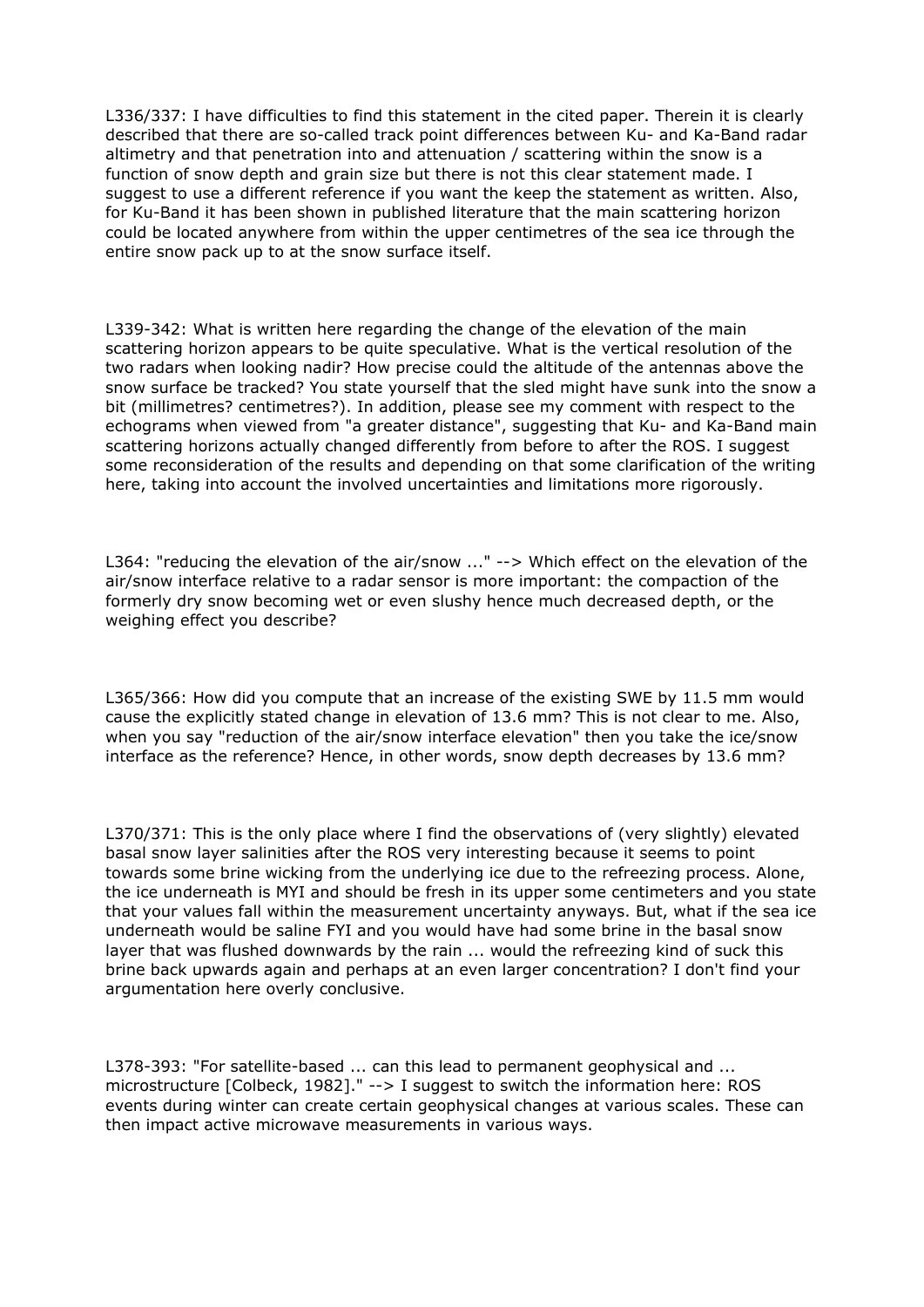- I find the two paragraphs that follow very speculative and not necessarily backed up well by your results. For instance, you refer to ROS as an event that might happen in spring and erroneously interpreted as melt onset ... but your example is from September. I am wondering whether you could delete this 5.2 section completely without missing too much information.

Figure 10: The information given here is partly equivalent to Fig. 8 but the way computations and perhaps also co-locations are done seem to be different. I suggest to either combine Fig. 8 and 10 or, if you keep Fig. 8 then I suggest to use the same colocation and computation procedures for both figures with respect to AMSR2 TBs and SBR TBs. In any case you should describe how the co-location between AMSR2 and SBR data was done.

L403-408: In order to understand that the PD decreases when both V and H-pol emissivities are close to 1, one needs to state the emissivities differed from 1 by an amount that differs between the polarizations for dry snow.

- Obviously, because ASI SIC is above 100% anyways (almost all the time) before and after the ROS for both AMSR2 and SBR, you are in the saturation regime of that algorithm, i.e. the sensitivity of the PD to changes in SIC is comparably small and changes non-linearily. Is is correct to assume, that because of this non-linearity that occurs here in contrast to the linear change of PD with SIC at lower SIC values you have that larger increase in SIC due to the ROS event from 82% to 90%? I suggest that you state more clearly the reason for these different numbers.

L409-413: I suggest to see this in a more differentiated way. Before the ROS NT SIC is at 90%. After the first, much more intense ROS event the NT SIC is close to 100%. It is just after the second (weak) ROS event that the NT SIC drops to 70%. What causes the upswing to near 100%?

- I note that you show GR3719V but not PD19. Why?

- You state that the response lasts long after refreeze ... but if one compares SIC values, then one has NT SIC of around 80% on Sep. and then again on Sep. 16. So while I agree that certainly there is some longer lasting change in microwave signature I am not so sure whether the SIC is a good indicator here. In order to understand this better a graph showing PD19 could help. What I do note is the decrease of the GR3719V to even more negative values is very clear which would also mean an increase in the MYI concentration when retrieved with the NT approach.

- Did you recognize that GR3719V values approach 0 during the ROS, hence making the MYI to look like 100% FYI?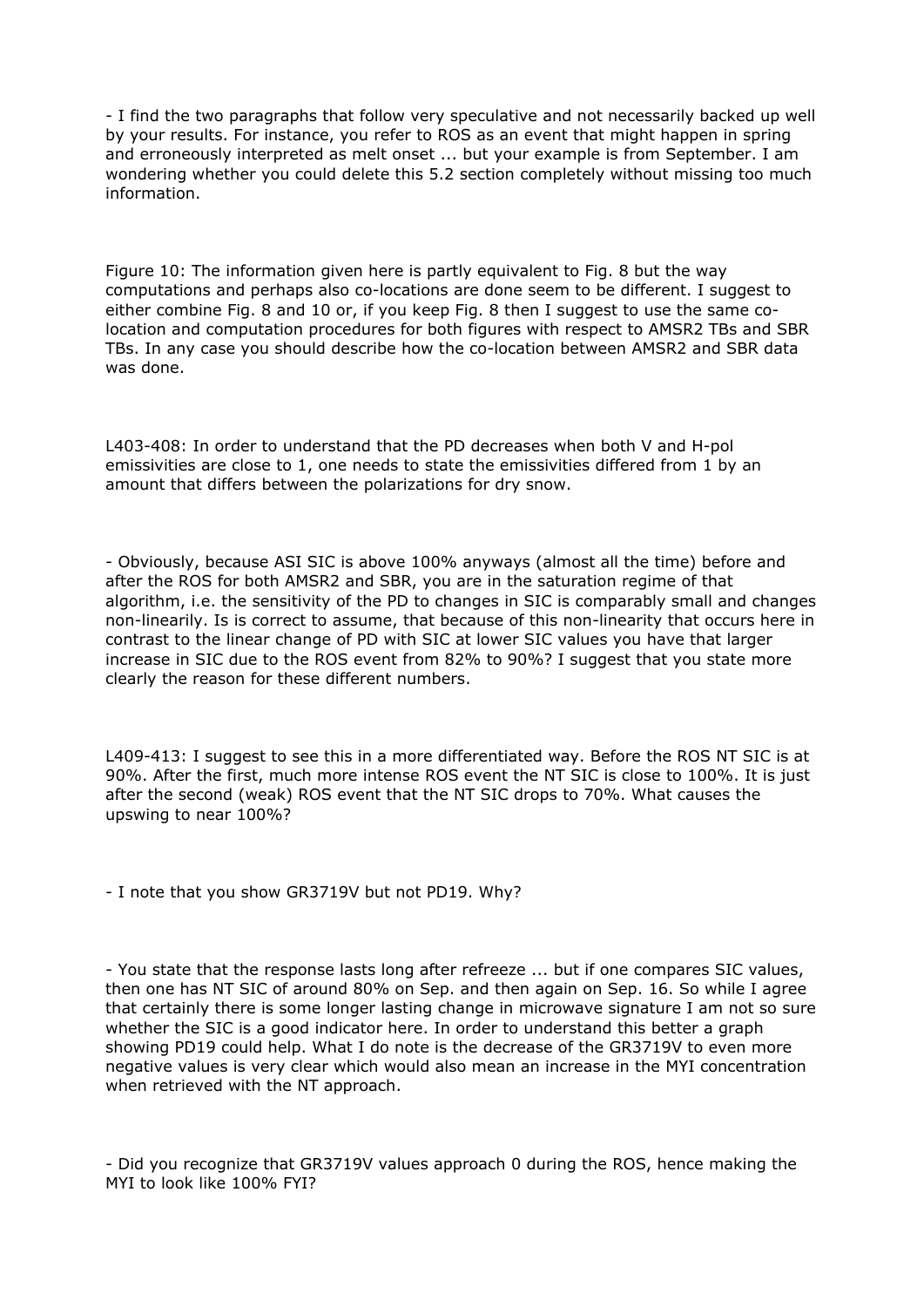L414: "multiyear ice [Rostosky et al., 2018]" --> this reads as if this paper only deals with snow depth retrieval over MYI which is certainly not the case. You might want to rephrase your statement.

- On another note: you are standing on an ice floe in mid September ... hence the ice certainly is not FYI but it is at least second-year ice. Therefore, I recommend to reformulate your statements in this paragraph accordingly - aka: "If we assume that the ice floe is FYI then we could retrieve snow depth using the approach of ...." The fact that you retrieve a snow depth which is much too high: 20-30 cm instead of 7 cm measured before, or 4 cm measured after the ROS supports this notion very well. That way you would also demonstrate to the reader that these considerations are purely hypothetical.

L423/424: In the first moment I would think similarly. However, there are (at least) two things fundamentally different here: 1) The snow layer on the ice is quite thin in your case but would be much thicker in a normal winter case. Therefore the water entering the snow would have a different effect. On thing that is not sufficiently discussed here is the possibility that the underlying sea ice was still quite warm and potentially contributed to the observed change in the vertical snow structure. What were ice-snow interface temperatures? 2) The bulk and initial snow surface temperatures would be substantially lower and it is reasonable to expect that a winter-time ROS event would provide freezing rain and therefore a different microphysical environment and hence microwave signature of the snow. I therefore suggest that you rephrase this statement.

Figure 11: Is the area for which this trend is computed in panel a) identical to the region shown in panel b)? You write that this is "over sea ice", while panel b) shows all areas, i.e. land, ice-free ocean and sea ice.

- What is the unit of the slope in panel a)?

- I note that here you sub-sum also "wet snow" under wet precipitation in contrast to Figure A3 where "ice pellets and snow" do not contribute. Which one is correct? Did you apply the same selection criterion for both figures?

- The map in panel b) appears to show the trend in mean wet precipitation for the entire period, i.e. the total change and not the change per year. Is this correct? Or do I have to read the map such that there are vast regions where the winter-time wet precipitation increased by 40 mm/day within the 42-year period?

- I note that there are vast regions where the trend is not covered adequately by the legend and suggest to change this.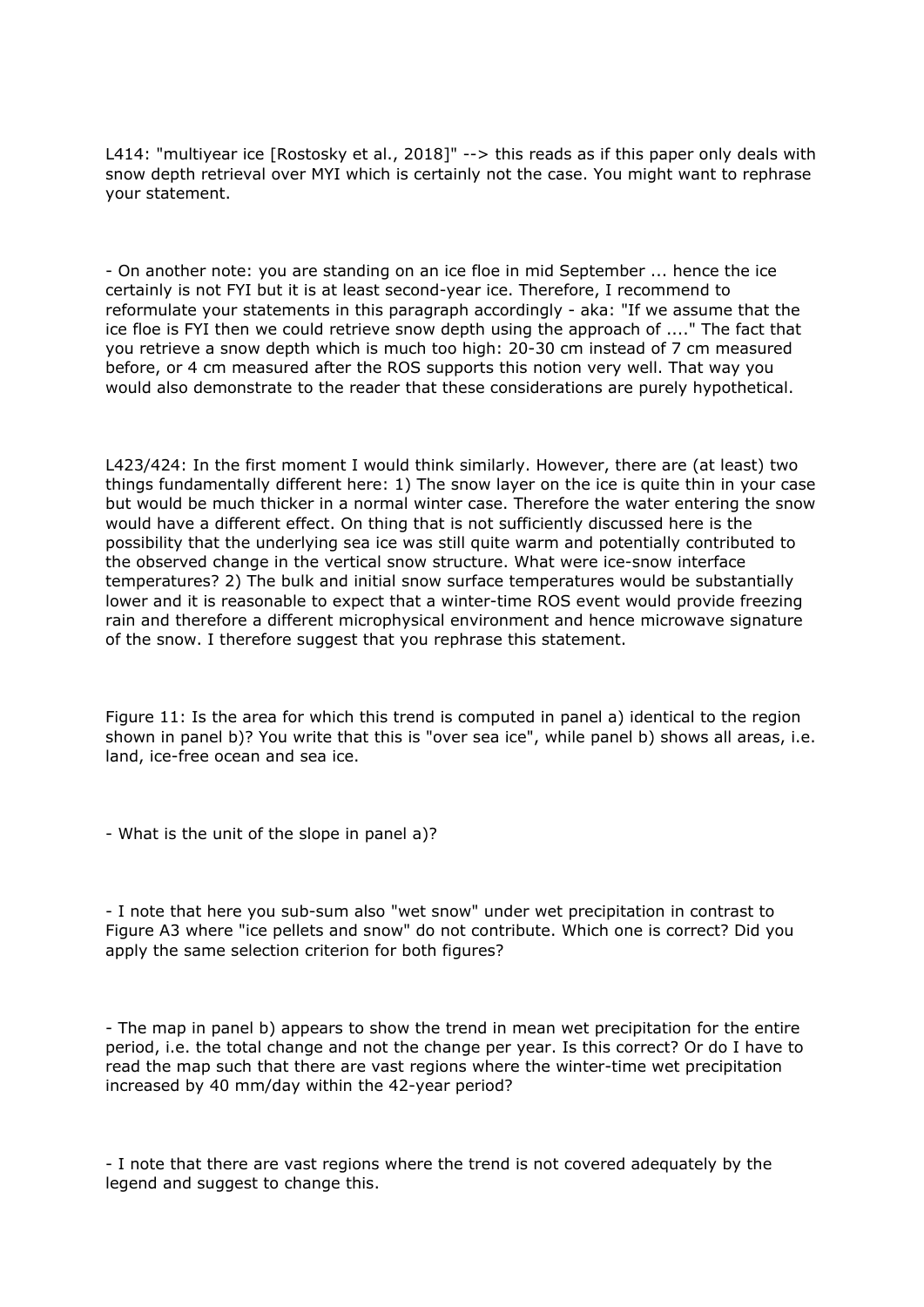- I as well suggest to indicate the sea ice extent.

- While I can guess that the hatched area has something to do with significance you did not mention this in the caption.

- The title of panel b) is a bit misleading because you are not only referring to rainfall but you are also referring to wet snow (which can have a completely different effect on an existing snow cover - as well as freezing rain) and th mixed rain / snow events. To what extent this "mean wet precipitation" therefore matches the conditions you experienced during MOSAiC in September remains unclear.

- Finally, while the MOSAiC observations, for which you apparently had a good agreement between observed and modeled precipitation type (otherwise you would not dare to carry out such a trend analysis) are from September, these results here are for winter, specifically for winter conditions which in terms of precipitation phase might be more of a challenge for the reanalysis. Hence my question: What is your idea of how credible these results are?

- Provokative question at the end: How about during legs 1 to 4: How often did you have ROS events?

Editoral comments / typos: L55/56: Please provide the full name of all sensors upon their first mentioning in the text. This applies also to all sensors mentioned later such as AMSR2 (L59, SSM/I and others.

L77: "VV, HH, ..."

I guess you need to explain once what is meant by V, H, VV, HH, and the HV, VH - also in view of the next subsection.

L77: Here you name the instrument "KuKa radar". I recommend that you use this name throughout the paper; the usage of other acroynms further down ("KuKa system", "KuKa instrument" or just "KuKa") is confusing and does not read overly well.

Table 2: Please check whether row "Receive Noise" should read "receiver noise" and whether the unit is really K and not mK.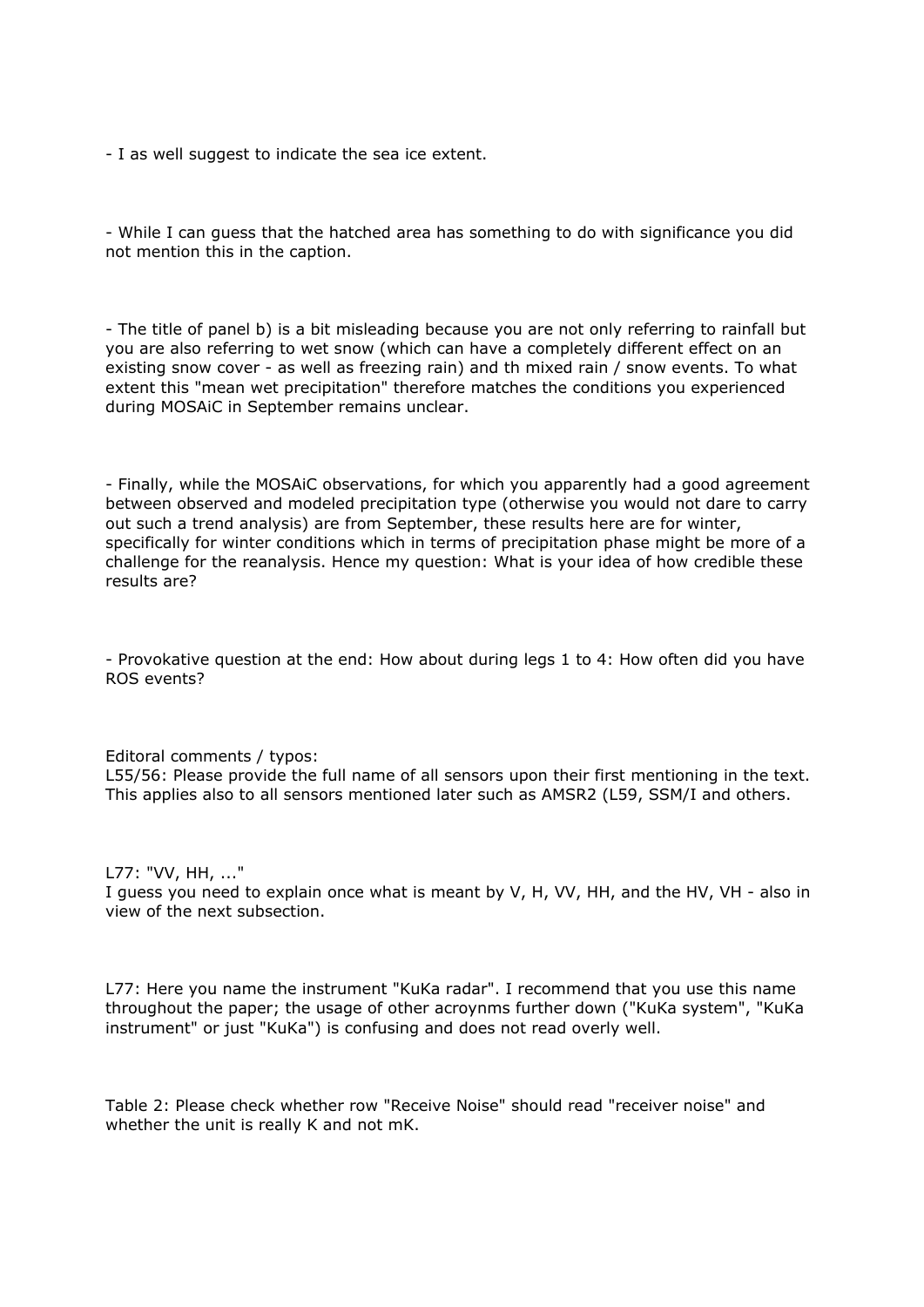- Since you provide the center frequency with 1/10 GHz precision you might want to do that for the bandpass as well.

L113: Typo: SSMI --> SSM/I

L124-126: Please check these two sentences ... "Physical temperatures were also made of the absorber pads ..." reads strange as does the next sentence.

L182: Please check this sentence. "vertical temperatures above zero" reads strange. See also L186 please.

Figure 2 caption: "Symbols denote ..." --> Perhaps better: "Different symbols denote different snowpits in panels d) and e).

- I find it a bit unfortunate to have different colors representing different parameters AND different methods in panel d). Perhaps you could move SSA to panel e) should you decide that there is no need to show the snow salinity.

L200: I would not consider 8:30 UTC "shortly" after it had started to rain (5 UTC, see L179).

L224: "were generally similar across the floe" ... I am not sure the reader gets this information from the figures just discussed. Would it make sense to summarize the key changes in the snow properties caused by this ROS event in 2 sentences?

Figure 3: Please explain the devices that are seen in the photographs.

L263: "samples" reads strange. Please see my comment to Figure 6.

L279: "the peakiness" --> Just for my understanding ... usually one speaks of "pulse peakiness", here you use "peakiness" or "waveform peakiness". Are these terms that can be used interchangably?

L281/282: "in the Arctic" --> perhaps better "in the region shown" because the region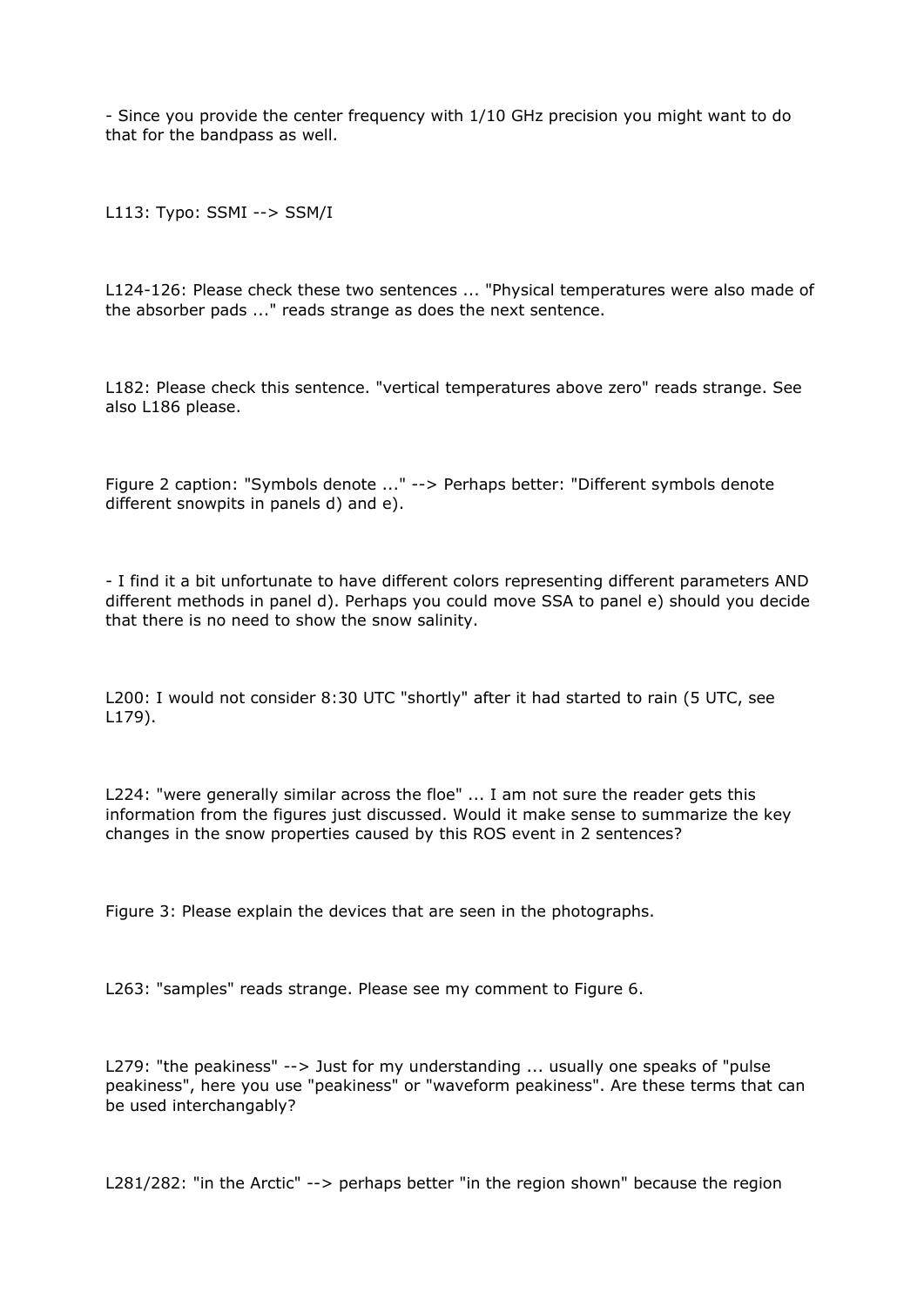shown in the maps of Fig. 7 appears to be a rather small sub-set of the Arctic.

L290: Typo: "included" --> "include"

L296: Please check my comments to Fig. 6 in this context.

Figure 7: I suggest to delete the images at the beginning and end (Sep. 9 and 18) and use the space created to illustrate how the area shown maps with respect to land and seaice distribution for Sep. 13/14. Information about latitudes and longitudes (i.e. numbers) would help as well to geolocate the region shown.

L311: "less" --> here perhaps better "lower"

L314: Please note my comment regarding the SBR data shown in Figure 5.

L321: "potentially ... snowpack" --> would it make sense to refer to a) the increase in overall snow density and to b) the observed vertical density gradient (see Fig. 4 e), RS)?

L325: Figure 7 needs to read Figure 9

L326: "temporal averaging ..." --> This sentence reads as if AMSR2 only provides this kind of data (daily averaged) ... I suggest to be more correct here and state that the data product you used comprises daily averaged TB observations of ascending orbits and that even though you used this product instead of single swaths you are able to detect the ROS impact on the TBs.

L332/333: "the ROS covered quite a large region" --> you could make a cross-reference from the comparison of KuKa-radar and CS-2 data to this statement because there you needed to assume that the ROS event covers a comparably large region.

L345-347: This looks like a perfect place to cite the work of Landy et al., JGR, 2020, https://doi.org/10.1029/2019JC015820

L348-352: "Kuka data combined ... scale satellite footprints." --> This sounds all very